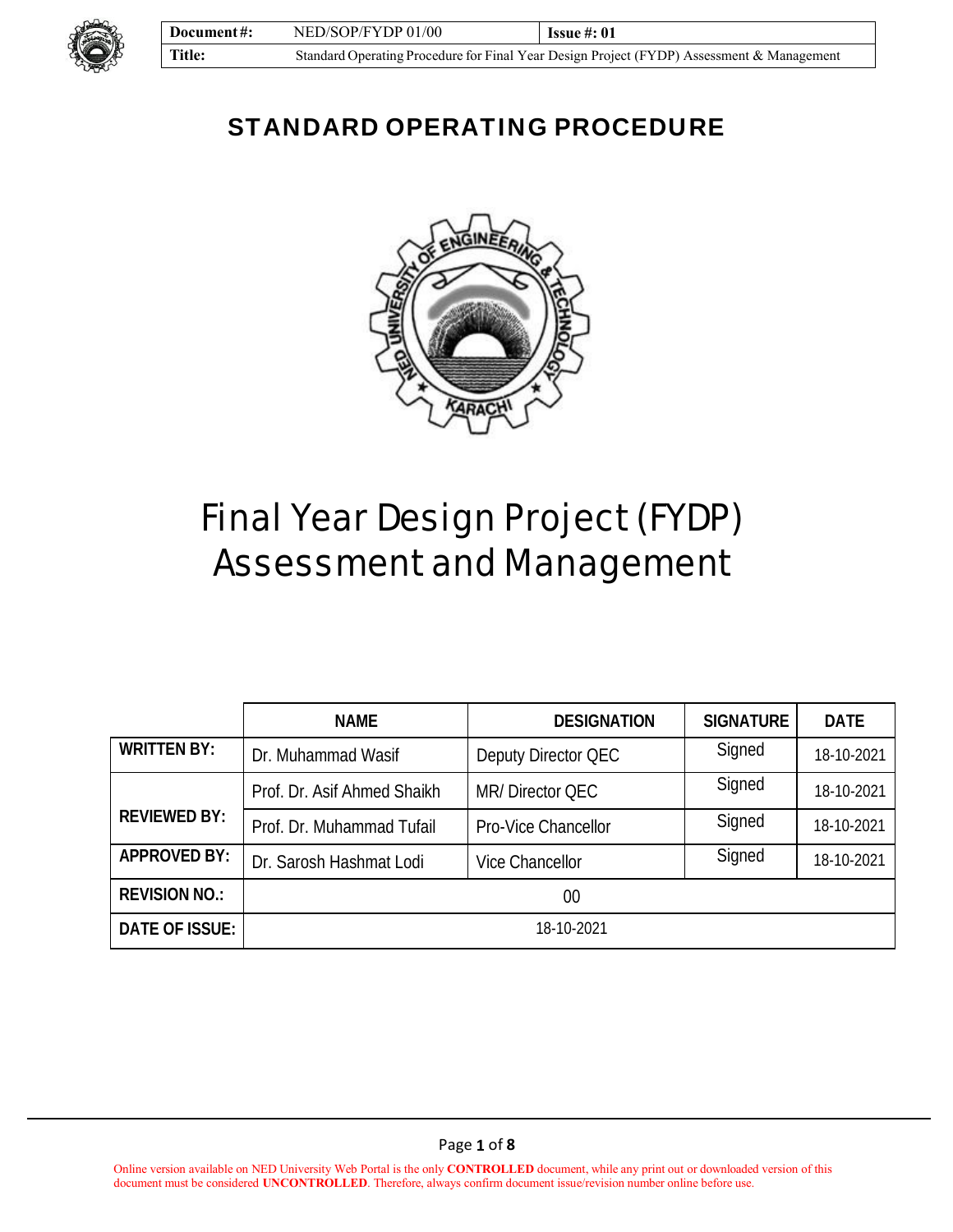

#### **1. SUBJECT**

Standard Operating Procedure (SOP) for the allocation, assessment and final evaluation of Final Year Design Projects (FYDP).

### **2. PURPOSE AND OBJECTIVE**

The purpose of this SOP is to standardize the process of allocation, assessment and final evaluation of FYDP. It is designed to manage and to define the roles and responsibilities of the Chairperson, FYDP Steering Committee, FYDP Coordinator, FYDP Supervisor/Co-Supervisor/Industrial Advisor, Evaluators and Students. This SOP also defines the necessary monitoring and controls of the FYDP processes and the effective and efficient communication with the stakeholder, involved in the process.

#### **3. RESPONSIBILITIES**

#### **3.1 Chairperson**

Apart from statutory and delegated responsibilities, Chairpersons of the departments are responsible for

- (i) constituting the FYDP Steering Committee comprising of three (03) faculty members with intimation to the concerned Dean
- (ii) appointing the FYDP Coordinator
- (iii) approving Activity Plan for the FYDP
- (iv) implementing, monitoring and control of Activity Plan
- (v) assigning FYDP Evaluators for the Mid-Term (Fall Semester) and Final Evaluation (Spring Semester)
- (vi) assigning the moderators (if needed) for the project evaluation session, acting on behalf of the chairperson to resolve the conflicts between the Supervisors and Evaluator
- (vii) propose changes for improvements in FYDP SOP or related documents, as needed

#### **3.2 Director Quality Enhancement Cell**, is responsible for

- (i) monitoring and controlling the FYDP Process through the internal audits
- (ii) evaluating and incorporating any proposed change in the FYDP SOP or related documents

#### **3.3****FYDP Steering Committee** is responsible for

- (i) reviewing and endorsing FYDP proposals
- (ii) monitor the FYDP execution and resolve any conflicts/issues, if arising
- (iii) propose improvements in the FYDP SOP at the department level

#### **3.4 FYDP Coordinator** is responsible for

- (i) conducting and managing an orientation session for the FYDP students before the commencement of Fall semester
- (ii) preparing the Activity Plan for the FYDP
- (iii) communicating with the Directorate of Industrial Liaison (DIL) for the collection of industrial project to be assigned as the FYDP
- (iv) collecting the project titles along with synopsis from the Prospective Supervisors (Faculty Members)
- (v) taking consent from the Industrial Advisor, if any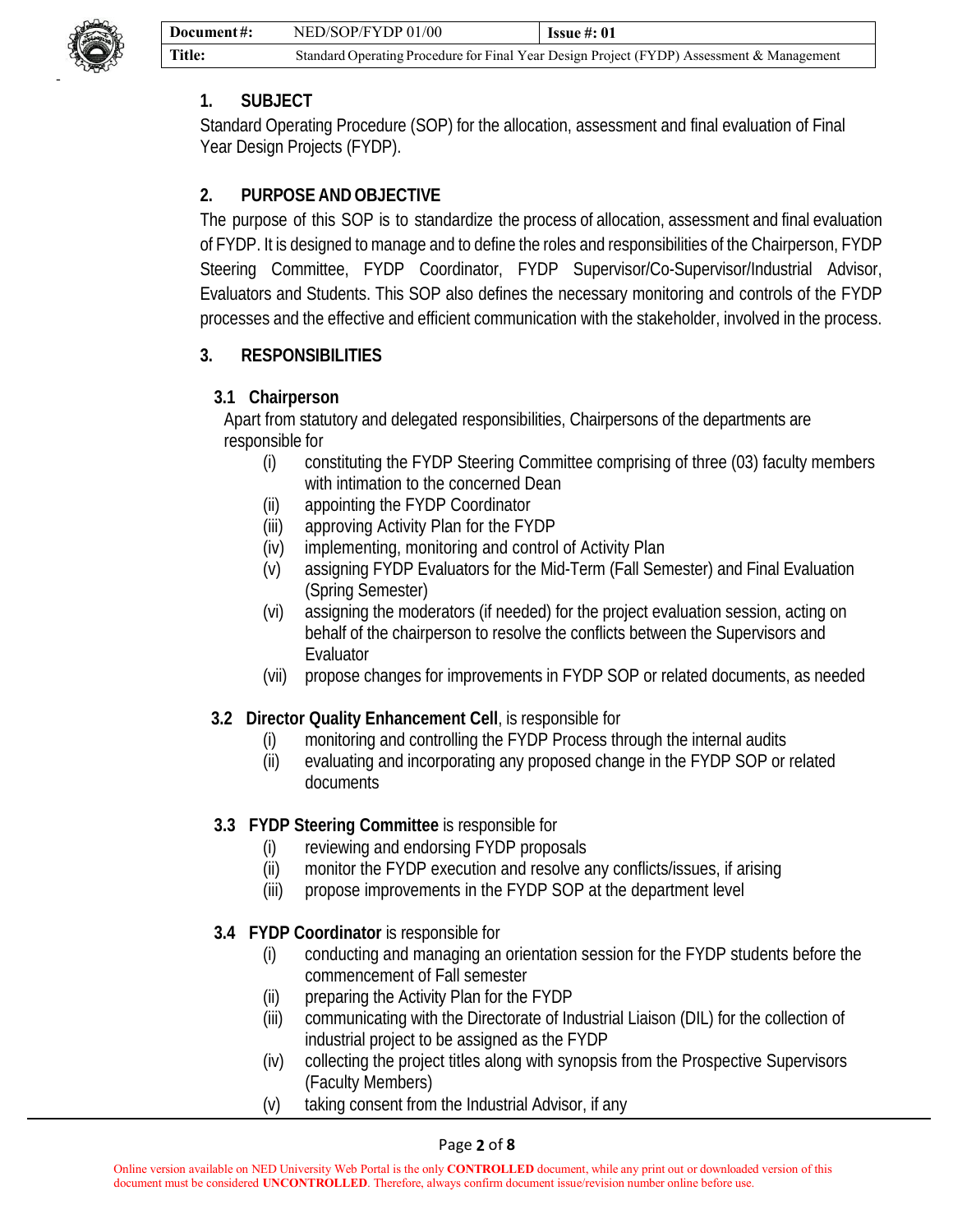

| Document#:                                                                                                         |               | NED/SOP/FYDP 01/00<br><b>Issue #: 01</b>                                                                                                                             |  |  |
|--------------------------------------------------------------------------------------------------------------------|---------------|----------------------------------------------------------------------------------------------------------------------------------------------------------------------|--|--|
| <b>Title:</b>                                                                                                      |               | Standard Operating Procedure for Final Year Design Project (FYDP) Assessment & Management                                                                            |  |  |
|                                                                                                                    | (vi)          | displaying FYDP List on the noticeboard and the departmental webpage after                                                                                           |  |  |
|                                                                                                                    | (vii)         | approval of the Chairperson<br>collecting the FYDP allocation form from the groups                                                                                   |  |  |
|                                                                                                                    | (viii)        | communicating the FYDP Allocation List to the Supervisor/Co-Supervisor/Industrial                                                                                    |  |  |
|                                                                                                                    |               | Advisor                                                                                                                                                              |  |  |
|                                                                                                                    | (ix)          | collecting the project proposals from the FYDP Supervisors and forwarding them to<br>the FYDP Steering Committee for endorsement                                     |  |  |
|                                                                                                                    | (x)           | initiating resolution of any issue related to FYDP allocation (such as; change of title,<br>composition of group etc.)                                               |  |  |
|                                                                                                                    |               |                                                                                                                                                                      |  |  |
|                                                                                                                    | (xi)          | traceability of recommendation for improvements provided in Mid-Term and Final<br>Evaluation                                                                         |  |  |
| 3.5                                                                                                                |               | Supervisor/Co-Supervisor is responsible for                                                                                                                          |  |  |
| providing guidance to the FYDP students related to the FYDP titles before the<br>(i)<br>allocation of the projects |               |                                                                                                                                                                      |  |  |
|                                                                                                                    | (iii)         | communicating with the Industry Advisor, if any                                                                                                                      |  |  |
|                                                                                                                    | (iv)          | forwarding the reviewed proposals to the FYDP Coordinator                                                                                                            |  |  |
|                                                                                                                    | (V)           | providing continuous supervision to the FYDP groups allocated to them                                                                                                |  |  |
|                                                                                                                    | (vi)<br>(vii) | maintaining weekly attendance of the FYDP groups<br>performing the Mid-Term Assessment, Final Evaluations and other assessment of the                                |  |  |
|                                                                                                                    |               | FYDP groups as per the rubrics and timelines                                                                                                                         |  |  |
|                                                                                                                    | (viii)        | reviewing the Proposals and FYDP Reports submitted by the FYDP groups with<br>respect to report formatting, technical contents, similarity as well as English usage. |  |  |
|                                                                                                                    |               | 3.6 Industrial Advisor is responsible for                                                                                                                            |  |  |
|                                                                                                                    | (i)           | providing industrial problems and connecting it with the FYDP solution and providing                                                                                 |  |  |
|                                                                                                                    |               | guidance to the students to reach to an industry oriented solution, in coordination<br>with the Supervisor/Co-Supervisor                                             |  |  |
|                                                                                                                    | (ii)          | providing necessary data as per need of the FYDP                                                                                                                     |  |  |
|                                                                                                                    | (iii)         | arranging field visit/industry visit of the FYDP group as per the need of FYDP                                                                                       |  |  |
|                                                                                                                    | (iv)          | facilitating the students with respect to industry related concerns, as needed                                                                                       |  |  |
|                                                                                                                    |               | 3.7 FYDP Evaluator is responsible for                                                                                                                                |  |  |
|                                                                                                                    | (i)           | evaluating the performance of FYDP students/groups during the Mid-term and Final                                                                                     |  |  |
|                                                                                                                    |               | Evaluation as per provided rubrics                                                                                                                                   |  |  |
|                                                                                                                    | (ii)          | reviewing the FYDP Reports submitted by the FYDP groups with respect to report<br>formatting, technical contents, as well as English usage.                          |  |  |
|                                                                                                                    |               | 3.8 FYDP Group/Students are responsible for                                                                                                                          |  |  |
|                                                                                                                    | (i)           | attending the FYDP Orientation Session arranged by the FYDP Coordinator                                                                                              |  |  |
|                                                                                                                    | (ii)          | forming group of up to four (04) students                                                                                                                            |  |  |
|                                                                                                                    | (iii)<br>(iv) | selecting the FYDP project on the prescribed Performa<br>timely submission of Project Proposal (to the Supervisor), Mid-Term                                         |  |  |
|                                                                                                                    |               | Report/Presentation, Final Report, Final Report/Presentation as prescribed in the                                                                                    |  |  |
|                                                                                                                    |               | <b>Activity Plan</b>                                                                                                                                                 |  |  |

(vi) ensuring that the Mid-Term and Final Reports must comply with the prescribed format, proper English usage and originality (similarity index should be less than equal to 19 percent)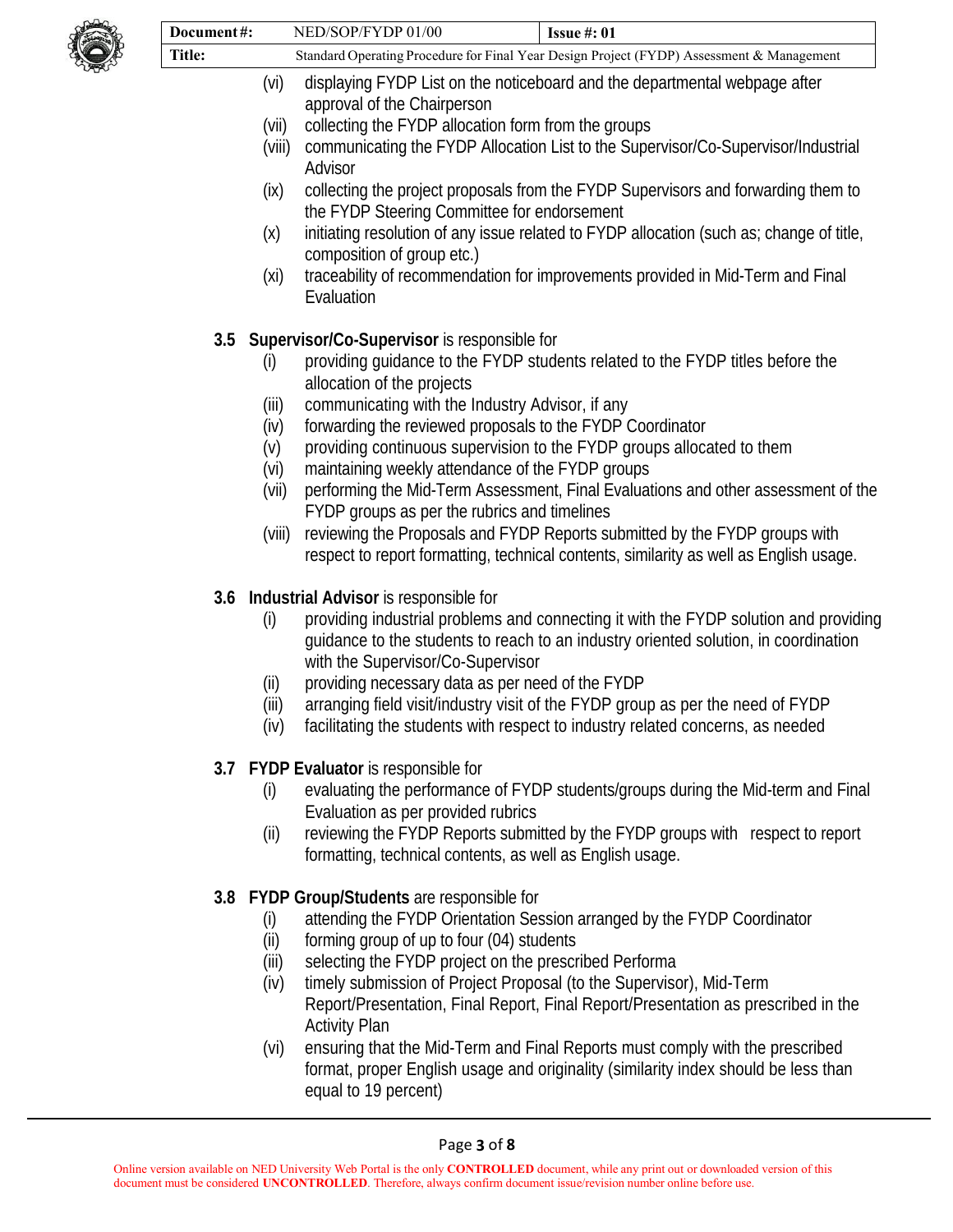

| Document#: | NED/SOP/FYDP 01/00                                                                        | <b>Issue #: 01</b> |
|------------|-------------------------------------------------------------------------------------------|--------------------|
| Title:     | Standard Operating Procedure for Final Year Design Project (FYDP) Assessment & Management |                    |

- (v) appearing before the Panel of Evaluators for presenting their work at the Mid-Term and Final Evaluation
- (vi) incorporating the Supervisors/Evaluators comments in the FYDP Report and Presentation
- (vii) completing the Project Deliverable as committed in the Project Proposal

#### **4. PROCESS**

The processes of Final Year Design Project (FYDP) are preparation, progress assessment and final evaluation.



Following are the details of these processes;

#### **4.1 Preparation**

Following figure illustrate the step-wise activities involved in this process.



Preparation

The process of FYDP Preparation includes following activities;

- (i) Preparing/Reviewing Activity Plan
- (ii) Gathering FYDP titles and synopsis from faculty members and industry
- (iii) Preparing and displaying list of proposed FYDP titles along with synopsis including names of Supervisors, Industrial Advisor (taking consent) and Industry, if any

Page **4** of **8**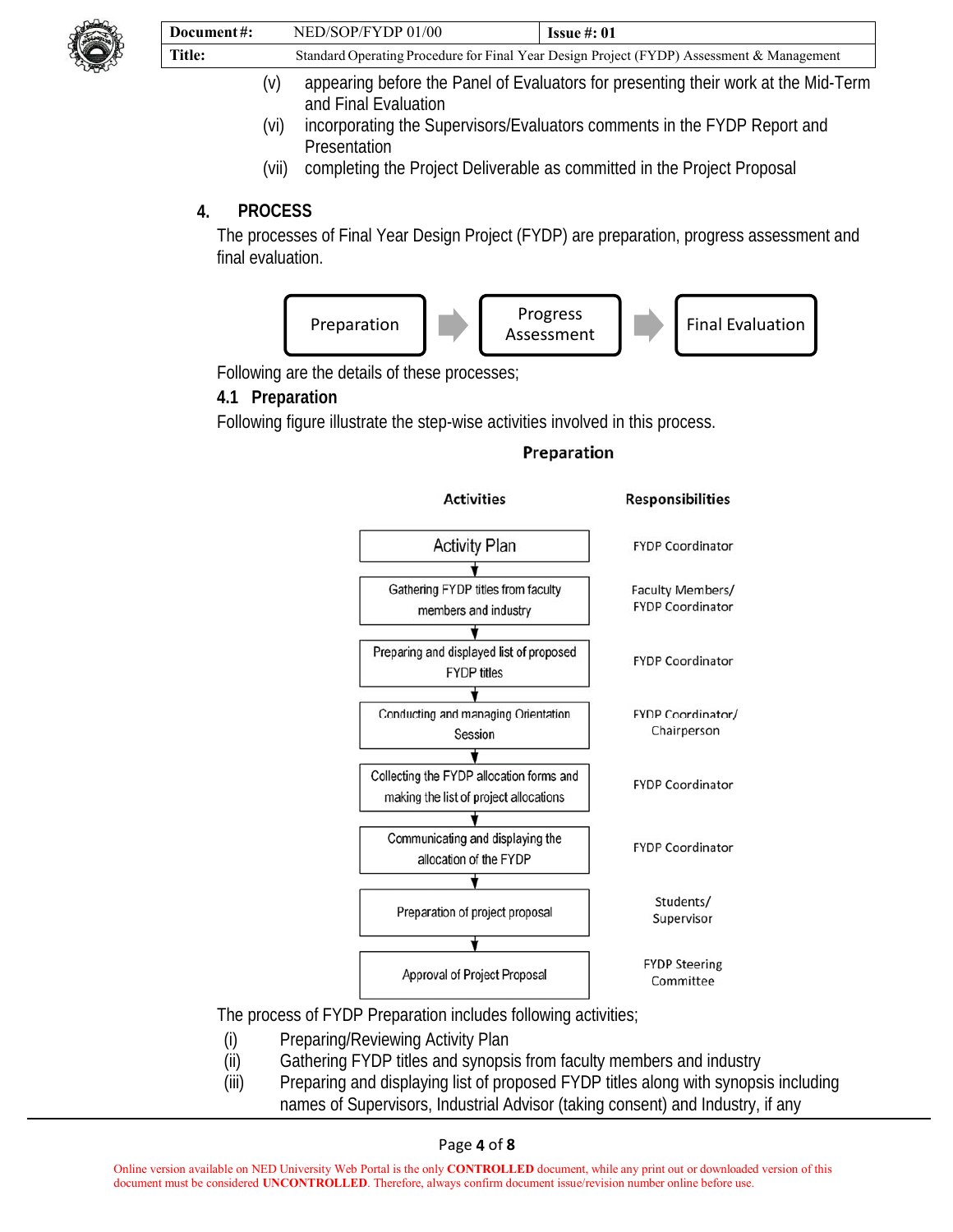

| Document#: | NED/SOP/FYDP 01/00                                                                        | <b>Issue #: 01</b> |
|------------|-------------------------------------------------------------------------------------------|--------------------|
| Title:     | Standard Operating Procedure for Final Year Design Project (FYDP) Assessment & Management |                    |

- (iv) Conducting and managing Orientation Session for the students about the FYDP SOP, roles and responsibilities of FYDP Coordinators, Supervisors/Co-Supervisors/Industrial Advisor and Students, templates and forms, SDGs and the project titles available for the allocations
- (v) FYDP should be in-line with the Sustainable Development Goals (SDGs)
- (vi) Collecting the FYDP allocation forms and making the list of project allocations to the groups
- (vii) Communicating and displaying the allocation of the FYDP to all concerns
- (viii) Preparation of project proposal
- (ix) Approval of Project Proposal by the FYDP Steering Committee

Activities (i) to (vii) may be performed before the start of Fall Semester of the FYDP students, activities (viii) to (ix) may be preformed in the first two weeks of the Fall Semester or earlier. Students will submit the proposal in first two week and review of the proposal will be completed by the first fourth weeks.

#### **4.2 FYDP Progress Assessment**

Following figure illustrate the step-wise activities involved in this process.

#### **Activities Responsibilities** Monitoring and recording meeting Supervisor attendances ÷ Supervisor/ Mid-Term Assessment Examiner Tracking and reviewing the recommended **FYDP Coordinator** improvements in FYDP Reports

#### **Progress Assessment**

The process of FYDP Progress includes following activities;

- (i) Monitoring and recording of students presence in the FYDP discussion meetings with the Supervisor/Co-Supervisor
- (ii) Planning, communicating and conducting Mid-Term Assessment as per the rubrics at the end of Fall semester
- (iii) Tracking and reviewing the recommended improvements in FYDP Reports given by the FYDP Evaluators/FYDP Steering Committee

#### **4.3 FYDP Final Evaluation**

Following figure illustrate the step-wise activities involved in this process.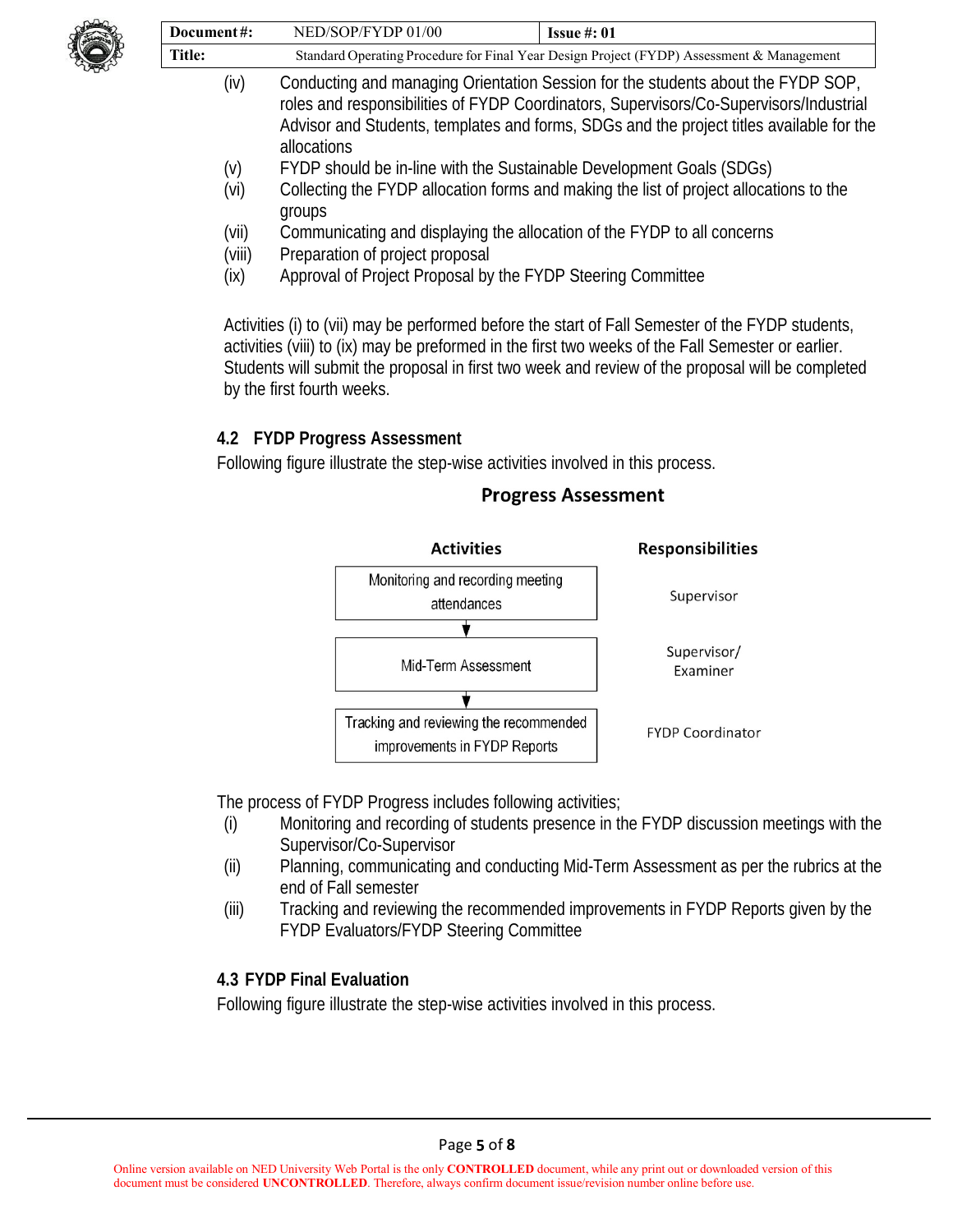

#### **Final Evaluation**



The process of FYDP Final Evaluation includes following activities;

- (i) Collection of Draft Reports 3 to 4 weeks before the end of eight semester classes
- (ii) Collecting reviews of the Draft Reports by the Supervisor/Co-Supervisor
- (iii) Preparation of schedule for the Final Evaluation of the FYDP mentioning the project sequence and FYDP Evaluator/Evaluator assigned
- (iv) Editorial Check of FYDP Report
- (v) Conducting the Final Evaluation of FYDP at the end of eight semester of the FYDP students
- (vi) Collecting and consolidating the Final Evaluation marks through the rubrics

#### **4.4 FYDP Evaluation and Editorial Check**

Following points need to be followed during the FYDP Evaluation;

- (i) Minimum two evaluations are to be conducted including Mid-Term Evaluation and Final Evaluation based on rubrics with well defined criterions
- (ii) Rubrics should be inline with the three domains as defined in PEC OBE Accreditation Manual, which are; Knowledge, Skills and Attitude (KSA)
- (iii) Following criteria are recommended to be considered while defining the rubrics for Mid-Term and Final Evaluation as suitable; background study/literature review, understanding of project goal/problem statement, clarity of project objectives and scope, suitability of project methodology, use of modern tools (software/hardware), presentation quality, technical writing skills, originality of work, individual contribution and team skills, regularity of meeting etc
- (iv) Final marks and grades of FYDP of each student must be performed totally using the rubrics based assessments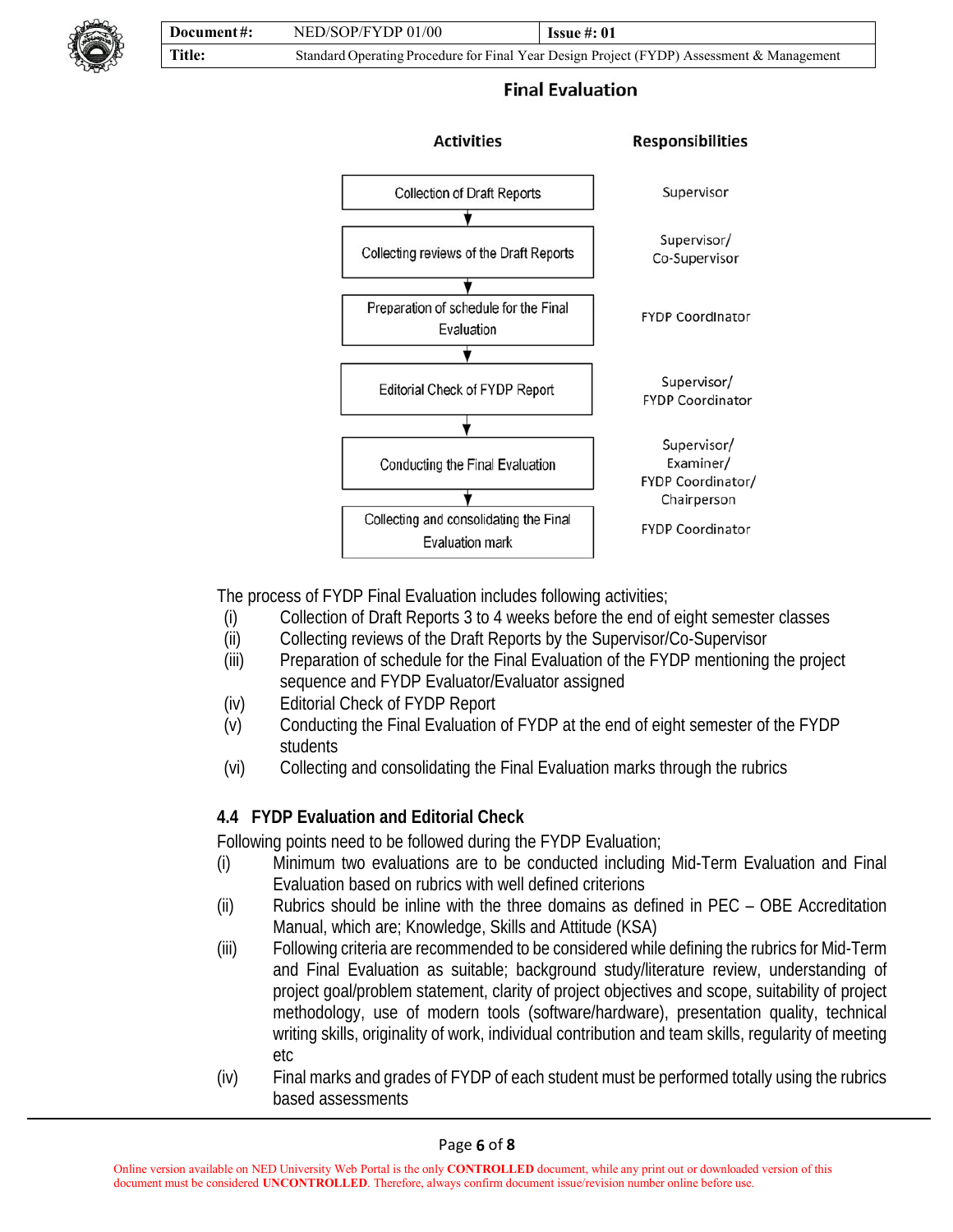

## **4.5 FYDP Report (See detailed template in F/SOP/FYDP 09/01)**

Following should be complied while making the FYDP Report;

- (i) The language of the FYDP report should be English with accurate and sufficient technical and grammatical usage
- (ii) Final year project report is divided into three sections: 1. Front Section, 2. Main Body, and 3. Back Section
- (iii) Front Section is from the Title page to the Similarity Index Report page
- (iv) Main Body is from the first chapter Introduction till the last chapter "Conclusion"
- (v) Back Section includes the content after the Main Body. It includes References, Appendices, Glossary, and Letter of Copyright Permission (if required)
- (vi) Submission of FYDP Report must be approved by the Project Supervisor and FYDP **Coordinator**
- (vii) All FYDP students must sign the Author's Declaration declaring the originality of the report
- (viii) The report must comply with the formatting as described in F/SOP/FYDP 09/01
- (ix) The report technical content must be sufficient enough to describe the configuration/ specification of the FYDP deliverable
- (x) FYDP Report and its contents must be original and plagiarism free. Similarity Index must be determined to avoid the plagiarism in the FYDP Report using any of the service available for this purpose
- (xi) According to the HEC Guidelines:
	- a. using published work without referencing (the most common)
	- b. copying coursework essays
	- c. collaborating with any other person when the work is supposed to be individual
	- d. taking another person's computer file/program
	- e. submitting another person's work as one's own
	- f. the use of unacknowledged material published on the web
	- g. purchase of model assignments from whatever source
	- h. copying another student's results
	- i. falsifying results
- (xii) References/bibliography and table of contents must be removed from document which is submitted. If these are included then similarity index of the document will be increased
- (xiii) If the report has similarity index <=19%, then benefit of doubt may be given to the author but, in case, any single source has similarity index >=5% without citation then it needs to be revised
- (xiv) If similarities of a report are from author's own (previous) work then these may be ignored only if the material has been cited by the author

#### **5. COMPLEX ENGINEERING PROBLEMS / ACTIVITIES**

The core objective of Final Year Design Project (FYPD) is to expose the students to the problems which cannot be solved through the conventional techniques and surface knowledge. Hence according to the PEC OBE Accreditation Manual, following characteristics of Complex Engineering Problem (CEP) must be adopted in defining the Final Year Design Project (FYDP) and assessing it through the rubrics. Furthermore, the alignment of rubrics must be present with the Programme Learning Outcomes (PLOs) as defined in the SAR of the respective departments and the Graduate Attributes (GAs) as defined in the PEC OBE-Accreditation Manual.

Following are the major CEP characteristics;

(i) Range of conflicting requirements: technical, engineering or other issues.